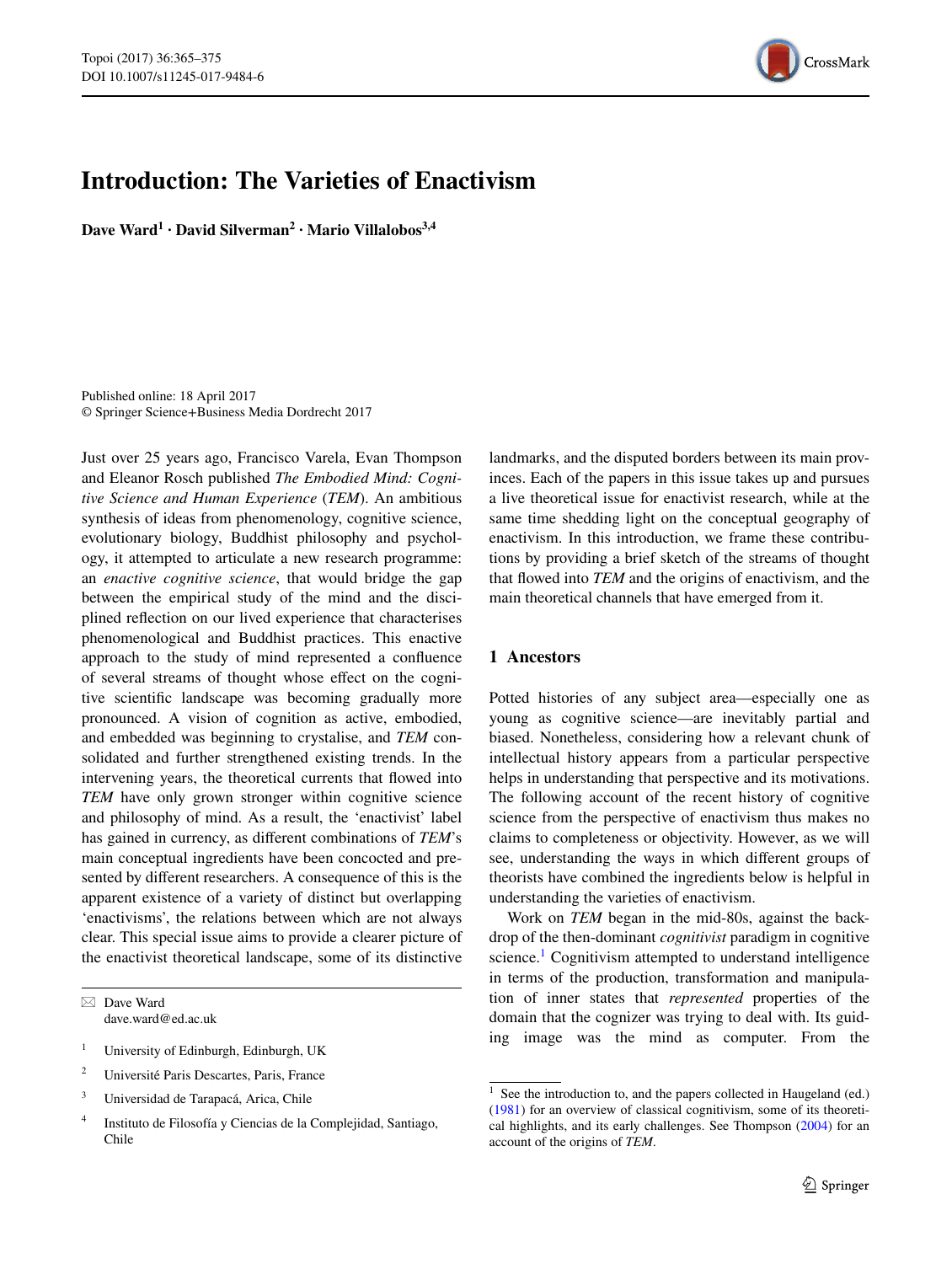mid-twentieth century, the cleverest objects whose workings we could understand were computers—systems that took in impoverished inputs from their environment (via key-presses or other simple sensors), went through a complex sequence of structured inner states whose unfolding was governed by well-specified algorithms and principles, and produced some output appropriate to the task for which it had been programmed. We humans can also do some pretty clever things, and we know that a staggeringly complex web of internal states intervenes between our perception of the environment and our intelligent response to it. Understanding our cognitive capacities as those of particularly fancy, biologically realised, computational systems seemed (and still seems) like a good bet.

However, despite its theoretical fertility and impressive array of early successes, the cognitivist paradigm faced problems. Cognitivists struggled to model or explain the flexible, context-sensitive and domain-general intelligence that is characteristic of human cognition. Intuitively basic cognitive capacities like motor control and perceptual recognition seemed particularly resistant to cognitivist efforts. And, among philosophers, there was a lack of theoretical consensus over the best account of the notion of 'representation' at the heart of cognitivism. By the time of the publication of *TEM* the challenges faced by the cognitivist view were beginning to look more like permanent and insuperable obstacles than the teething problems of a new paradigm. At the same time, several apparently distinct strands of cognitive-scientific theorising were yielding models, explanations and results that looked at odds with the cognitivist framework.

Work on *connectionist neural networks*<sup>[2](#page-1-0)</sup> suggested that computational explanations of intelligent behaviour needn't appeal to the serial production and manipulation of discrete representational states; instead, adaptive behaviour can emerge out of a the activity of a densely interconnected web of interacting units. Importantly, the patterns of connectivity that specify the structure of a connectionist network need not be rigid or pre-specified. Instead, connectionist networks can be *self-organising* systems; the structure that underlies their intelligent behaviour can *emerge* as a result of a network's learning and interactive history. Connectionist models had notable success with domains that troubled cognitivists, such as pattern recognition and sensorimotor control. A closely related emerging

theme was the use of tools from *dynamical systems theory* (DST) in characterising cognitive organisation.<sup>3</sup> DST provides formal and conceptual apparatus for describing the unfolding operations of complex systems composed of multiple closely interacting parts—including self-organising systems like (some) connectionist networks. The language of DST characterises systems in terms of a multidimensional space of possible states the system can be in, equations that describe the ways in which the system can transition from one point in state space to another, and theoretically significant points in that space such as *attractors—*stable states to which a system's activity will often tend. Of special relevance to the historical narrative we're constructing here is the fact that these characterisations eschew talk of discrete, static representations in favour of a global description of the state of a system and its activity.

At the same time as these trends, work in the tradition of *ecological psychology* suggested a complementary set of reactions to cognitivism.<sup>[4](#page-1-2)</sup> According to Gibson's ([1979\)](#page-10-2) ecological psychology, visual perception of the environment is *direct* in that it should not be understood in terms of representational or computational states that reconstruct environmental information that is lost in sensory transduction. Part of the reason that such states are not required is that perception is *active* in at least two ways. First, since the environment's sensory effects on us unfold over time, and can be modulated by our own activity (squinting, looking more closely, moving around), a conception of visual perception as the recovery of detailed information from a static and impoverished perceptual stimulus underestimates the resources available to our perceptual systems. Second, *what* we perceive is tied to our purposes and capacities. We perceive *affordances—*opportunities to engage with the environment in ways that reflect our needs and plans—rather than practically neutral information that our perceptual systems must interpret and put in touch with our capacities for action. Finally, this active, direct conception of perception goes along with a conception of perceiver and environment as a co-defined and co-dependent. A perceiver's

<span id="page-1-0"></span> $2^{\circ}$  See Clark ([1989,](#page-9-0) [1993](#page-9-1)) for surveys of connectionism's origins and early successes, and its contrasts with cognitivism.

<span id="page-1-1"></span><sup>3</sup> See e.g. Horgan and Tienson [\(1992](#page-10-3)) for an early statement of the relevance of dynamical systems theory for philosophy of cognitive science, and Clark [\(1997](#page-9-2)) for a philosophical survey and critical assessment of dynamical systems approaches to cognition.

<span id="page-1-2"></span> $4$  See Gibson ([1979\)](#page-10-2) for the locus classicus of ecological psychology, and Chemero ([2011\)](#page-9-3) for a contemporary summary and defense. We don't mean to suggest here that Gibsonian psychology was a central inspiration of *TEM* itself—Varela, Thompson and Rosch [\(1991](#page-10-4), pp. 202–203) take care to point out the differences between their view and Gibson's ([1979\)](#page-10-2). Varela's earlier work with Maturana (e.g. Maturana and Varela [1980;](#page-10-5) see also Varela [1997](#page-10-6)) and the phenomenological currents discussed below are more important theoretical antecedents of the relational view of cognition developed in *TEM*.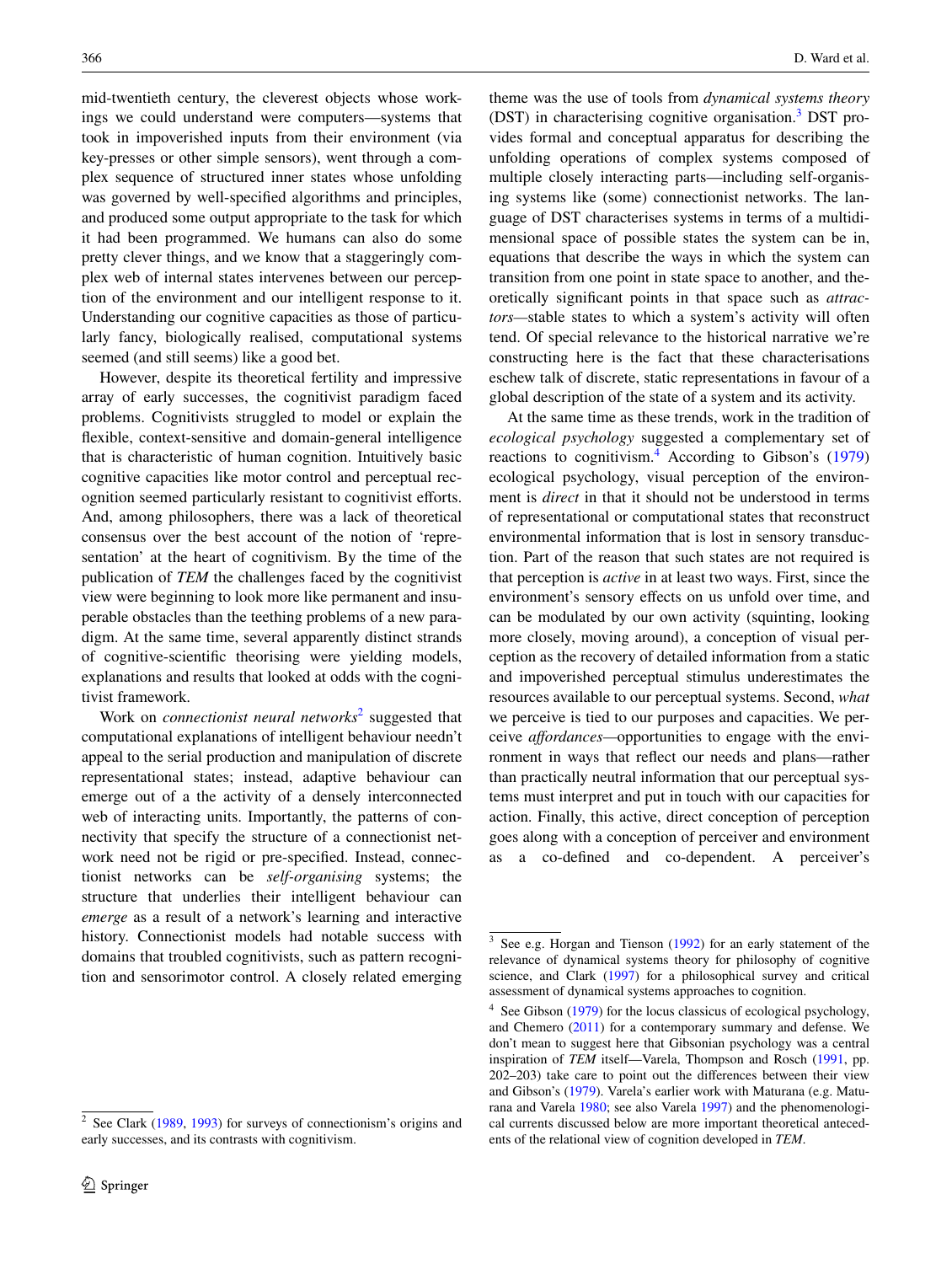environment is just that set of features which can perceptually guide its ongoing activities. And to be a perceiver is to be the sort of creature that can be so guided by the environment.

A final related area of empirical enquiry that was gaining momentum during the gestation of *TEM* was work on situated robotics.<sup>[5](#page-2-0)</sup> As noted above, successful cognitivist models often exhibited only brittle and domain-specific capacities for intelligent response, and struggled in particular with adaptive sensorimotor control. MIT roboticist Rodney Brooks noted that these limitations were also reflected in cognitivist AI, with the most sophisticated extant robots failing to approximate the ecologically robust sensorimotor intelligence of simple insects. Setting out to remedy this, Brooks ([1991\)](#page-9-4) engineered and built a series of robots (or 'Creatures') designed to flexibly produce a range of simple adaptive behaviours in interaction with real environments. Instead of designing according to cognitivist principles with behaviour guided by producing and continuously updating detailed representations of the target environment—Brooks' robots consisted of a number of special purpose subsystems, most of which guided a simple sensorimotor behaviour. Rather than having each subsystem feed in to a central processor that would calculate and command a single course of action for the robot, the subsystems were interconnected such that the activity of each one could inhibit the activity of others, in ways that could be easily tweaked and manipulated by the engineers. Thus, summarises Brooks:

Just as there is no central representation there is not even a central system. Each activity producing layer connects perception to action directly. It is only the observer of the Creature who imputes a central representation or central control. The Creature itself has none; it is a collection of competing behaviors. Out of the local chaos of their interactions there emerges, in the eye of an observer, a coherent pattern of behavior. (1991, pp. 148–149)

Brooks' Creatures could indeed produce coherent, adaptive behaviours. Most famously, 'Herbert' (named after cogsci pioneer and polymath Herb Simon) could trundle around the MIT labs, scanning surfaces for empty coke cans, which it would pick up and transport to a bin. Brooks' Creatures provided an existence proof that simple modes of intelligence could be engineered by way of multiple interacting sensorimotor capacities, without recourse to a detailed model of the environment as a locus of central control. Instead, Brooks designed his Creatures to use *the world as its own best model*, emphasising the capacity to quickly and reliably access behaviourally-relevant information in the world over the capacity to reconstruct that information internally.

Lastly, the split between proponents of cognitivism and those tempted by the alternative research programmes sketched above appeared symptomatic of deeper philosophical divisions. The theoretical appeal of cognitivism can partly be traced back to Frege's demonstration that a broad class of logical inferences—the sorts of things that minds appear to traffic in—can be specified in terms of formal rules for manipulating syntactical structures, and Turing's demonstration that any set of such rules can be implemented and followed by a machine. Against this backdrop, cognitivists could busy themselves identifying the relevant syntactic structures, the rules for manipulating them, and the engineering principles according to which these structures and rules were implemented in the human brain. The origins of cognitivism thus overlap with those of a central strand of 'analytic philosophy'—the construal of thought in terms of formal transitions between propositions, and the construal of minds as fundamentally seats of propositional attitudes. The work of several *Phenomenologists*, however, suggested an alternative to this background conception of mindedness.<sup>[6](#page-2-1)</sup> For example, Heidegger [\(1927/1962](#page-10-8)) is often read as arguing that a thinker's capacity to explicitly represent elements of her environment (as in a propositional attitude) depends on a prior capacity to skilfully interact with the environment in ways that are already subject to normative constraints. The capacity to think of a hammer as too heavy for this particular job depends on a prior capacity to hammer, and a prior sense of what it's like for hammering to be going well or badly. Merleau-Ponty [\(1945/2012](#page-10-9)) likewise argues that the capacity to stand in a meaningful cognitive relationship to the environment depends on a suite of capacities for bodily interaction, with this dependence resulting in the particular details of our embodiment making crucial contributions to the structure of thought and experience. Hubert Dreyfus ([1972,](#page-9-5) [2007](#page-10-10)) argued influentially that cognitivism's limits had been accurately predicted by phenomenological critiques of empiricist and rationalist psychology, and these remarks looked increasingly prescient as cognitivism struggled to model the kinds

<span id="page-2-0"></span><sup>5</sup> The classic example is Brooks ([1991\)](#page-9-4). Brooks' work is discussed as an illustrative case of enactive cognitive science in TEM pp. 207– 212. See Pfeifer and Bongard ([2006\)](#page-10-7) for a more recent overview.

<span id="page-2-1"></span><sup>6</sup> The two most influential works in this connection are Heidegger ([1927/1962](#page-10-8)) and Merleau-Ponty ([1945/2012](#page-10-9)). See Dreyfus [\(1972](#page-9-5), [2007](#page-10-10)) and Haugeland ([1978,](#page-10-11) [2013](#page-10-12)) for canonical applications of arguments from these sources to cognitive science. See Kaufer and Chemero ([2015\)](#page-10-13) and Gallagher and Zahavi ([2013\)](#page-10-14) for recent overviews of the relationship between phenomenology and cognitive science.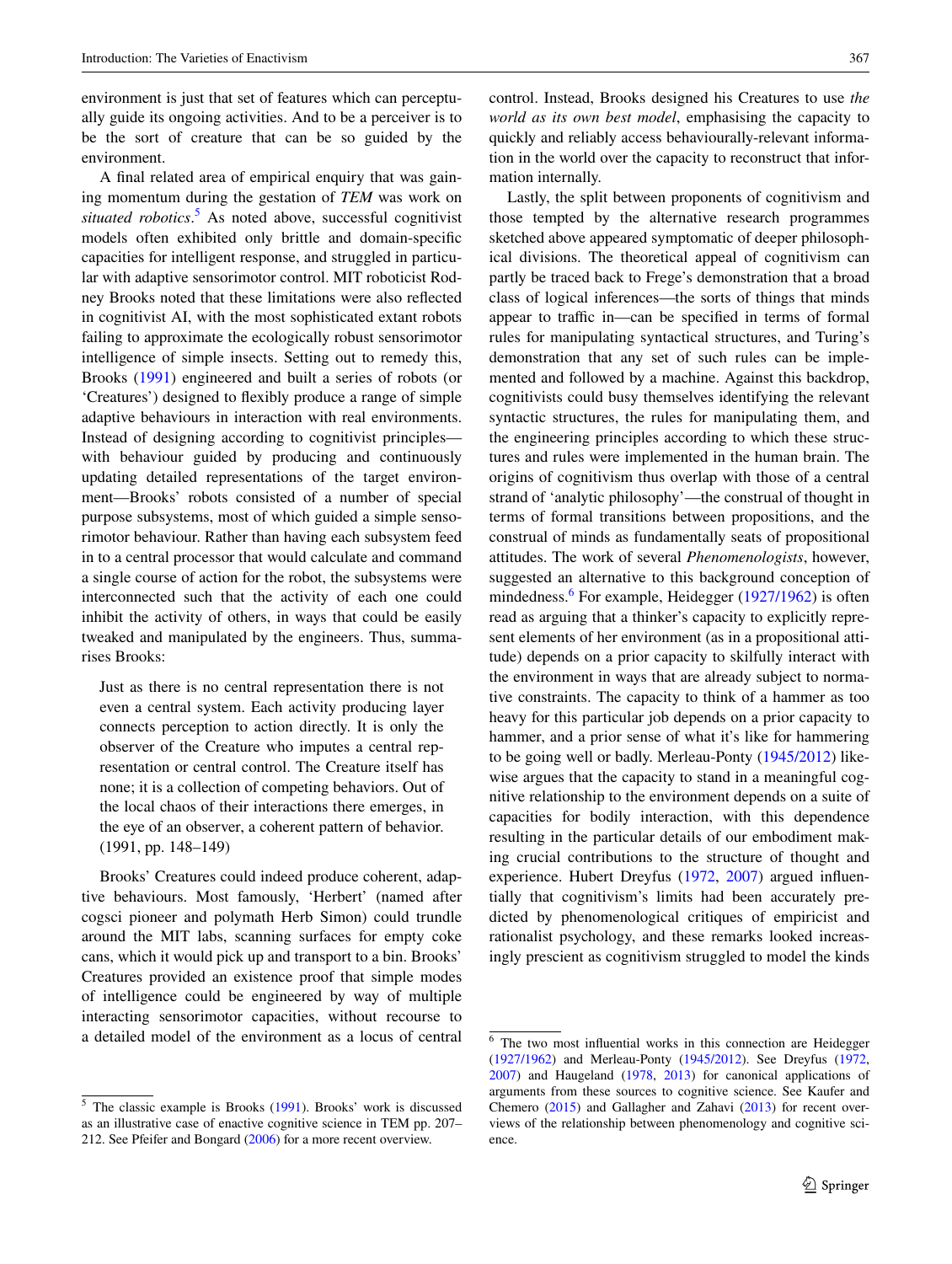of flexible, active and engaged intelligence emphasised by Phenomenologists.

All these ideas were in the air while the first enactivist manifesto was being developed. Against cognitivism's explanatory emphasis on the construction and manipulation of *representations* that were *discrete* and *internal*, each of these trends emphasised in different ways the explanatory power of *interaction* with the cognizer's environment, and the importance of *external* or *implementational* factors. As we've seen, these can include properties of the cognizer's body, its environment, or the dynamics of the interactions between these factors.

## **2 The Embodied Mind**

The *enactive approach* introduced in *The Embodied Mind* drew on each of the above strands in varying degrees, and outlined a unifying explanatory framework that combined them with concepts from systems biology and Buddhist practices. In an initial definition of enactivism, the authors tell us:

In a nutshell, the enactive approach consists of two points: (1) perception consists in perceptually guided action and (2) cognitive structures emerge from the recurrent sensorimotor patterns that allow action to be perceptually guided. (*TEM*, p. 173)

For the purposes of understanding *TEM'*s enactivism, this second point takes priority. For cognitivism, as sketched above, the cognitive structures of interest are internal states which represent determinate properties of the environment that are absent or imperfectly accessed. Enactivism instead emphasises *emergent* cognitive structures that *self-organise* as a result of interactions between organism and environment. The clearest and best-known example of this doesn't feature in *TEM*, but is a key ingredient of enactivism's conceptual history. Consider the organisation of a single cell bacterium (Varela [1997](#page-10-6)). The bacterium is separated from the molecular soup that surrounds it by a semi-permeable boundary that is both created and maintained by a network of processes (absorbing nutrients, expelling waste products) that criss-cross the organism/environment boundary. The bacterium is thus an *autopoietic* system—one that 'generates and specifies its own organization through its operation as a system of production of its own components' (Maturana and Varela [1980](#page-10-5), p. 79). In this way, a biological unity emerges from a nexus of interactions with portions of its environment. The details of these interactions—their distinctive *dynamics* matters, especially insofar as they bear on the particular way in which the organism is embodied. This is because details of an organism's embodiment determine structures

and properties in the environment that bear on the organism's flourishing. In the case of bacteria, for example:

although sucrose is a real and present condition of the physicochemical environment, its status as food is not. That sucrose is a nutrient is not intrinsic to the status of the sucrose molecule; it is, rather a relational feature, linked to the bacterium's metabolism. Sucrose has significance or value as food, but only in the milieu that the organism itself brings into existence. (Thompson [2007](#page-10-15), p. 158)

The enactive approach outlined in *TEM* thus entails that *both* the organism and the meaningful structures in its environment emerge from a set of self-organising dynamic processes. These environmental structures are meaningful insofar as they bear on the organism's success or failure in keeping itself around as an autopoietic unity, and in that sense have *significance* for the organism's existence. And it is in virtue of this significance that the enactivist counts the structures brought about by such interactions as *cognitive*. Whereas the cognitivist holds that significance (or meaning) is bestowed by the organism *representing* environmental structures in the service of adaptive behaviour, *TEM* argues that significance is *enacted* as part of a dynamical process that creates and sustains both the organism and the environment to which it is responding—the adaptive behaviour emerges from, and is sustained by, a set of dynamic interactions that itself gives rise to the organism/ environment distinction.

It is this view of the co-production of cognizer and environment through dynamic interaction that accounts for *TEM's* view of perception as perceptually guided action. Varela, Thompson and Rosch claim Brooks' Creatures as an illustrative example of enactive cognitive science (*TEM* pp. 207–212) in virtue of Brooks' emphasis on coupled environmental interaction over the construction of detailed internal representations. Likewise, the affinities between *TEM's* enactivism and Gibson's ecological approach are clear—there is both a shared emphasis on organism and environment as co-dependent, and on the organism's capacity for direct interaction with structures that bear on the success of its activities.<sup>[7](#page-3-0)</sup> For Gibson, perception is not a process of passive reception of information that is built up

<span id="page-3-0"></span><sup>7</sup> In *TEM* (pp. 203-204) the authors distinguish their position from Gibson's by arguing that Gibson understands environmental structures as objective, pre-specified properties to which the organism must respond, in contrast to enactivism's emphasis on organism and environmental properties as simultaneously enacted. Adjudicating this dispute would take us too far into Gibson-exegesis for our purposes here—but the claim that *TEM* places greater emphasis on organism/environment co-dependence than Gibson looks wellfounded. Likewise, *TEM* goes beyond Gibson in its particular conception of the interactive dynamics underlying this co-dependence.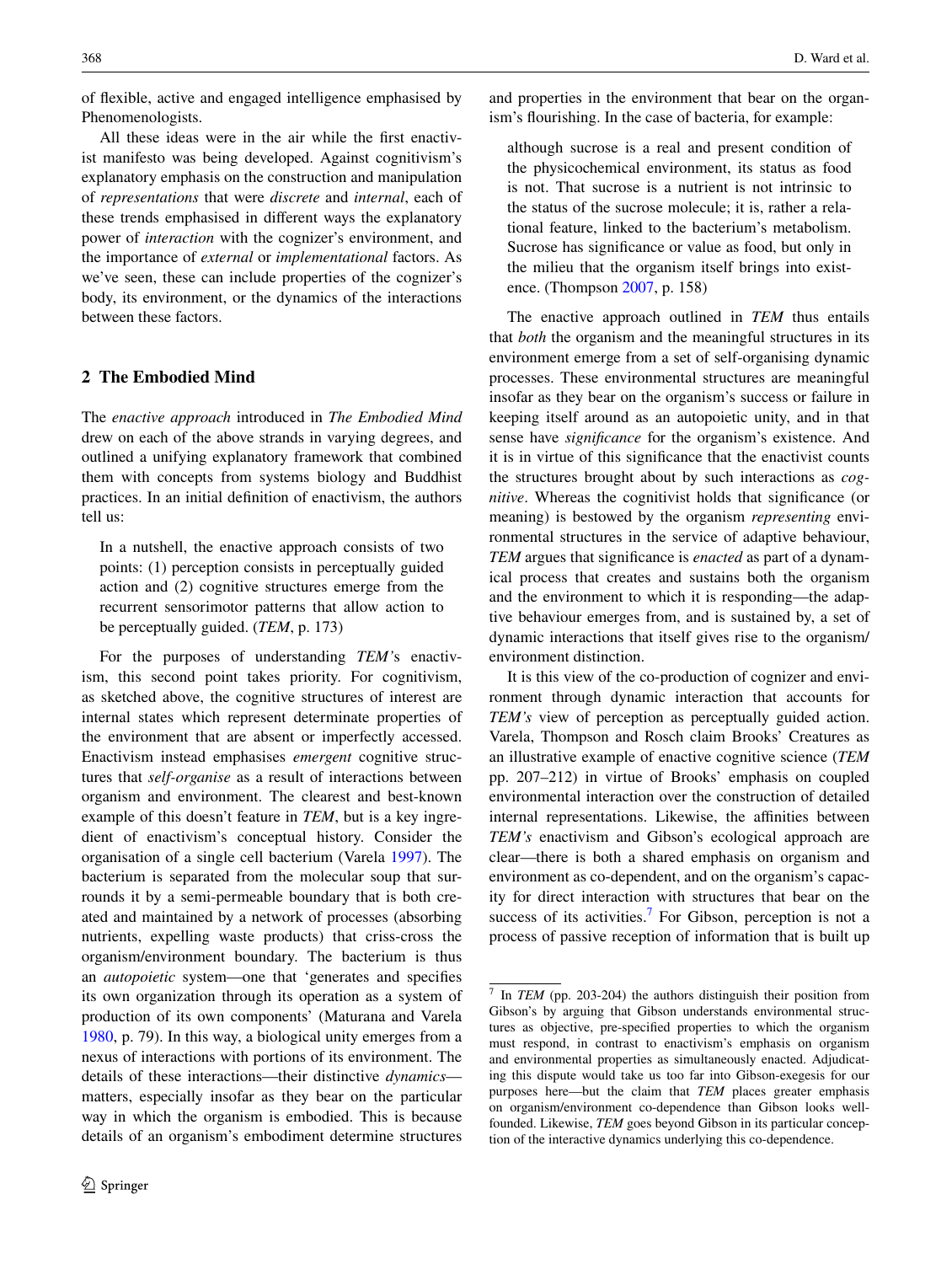into a representation of a meaningful environment, but direct sensitivity—often made possible by exploratory activity—to properties of the environment that are already action-relevant. *TEM* agrees with this Gibsonian picture, but adds a specific vision of the coupled relationship that makes such direct perception possible. As we'll see below, the link between perception and perceptually-guided action is taken up in various ways by subsequent enactivist theorists.

*TEM'*s emphasis on engaged activity over detached representation, and the way in which details of embodiment determine details of cognitive relations to the environment, are two points of contact with the *Phenomenological* tradition sketched above. Another is its rejection of a strictly *realist* or *objectivist* conception of the world to which we respond in perception, in favour of a conception of the world as both a product and reflection of our engaged activity. The agenda of *TEM* is announced at the outset as 'a modern continuation of a programme of research founded over a generation ago by the French philosopher, Maurice Merleau-Ponty' (p. xv), and follows Merleau-Ponty in aiming for a middle ground between realist and idealist conceptions of the relationship between mind and world. However, *TEM* also expresses scepticism about the scope of phenomenological philosophy, worrying that it consists in detached post-hoc theorising that might distort the experiences it aims to analyse. In response, *TEM* argues that Buddhist meditation and mindfulness practices should be integrated into an enactive cognitive science: 'mindfulness techniques are designed to lead the mind back from its theories and preoccupations, back from the abstract attitude, to the situation of one's experience itself' (p. 22). Much of *TEM* consists in putting insights from Buddhist traditions into contact with the conceptual apparatus and analyses of enactivism.<sup>[8](#page-4-0)</sup>

All this allows us to see why Varela, Thompson and Rosch begin *TEM* by saying:

This book begins and ends with the conviction that the new sciences of mind need to enlarge their horizon to encompass both lived human experience and the possibilities for transformation inherent in human experience. Ordinary, everyday experience, on the other hand, must enlarge its horizon to benefit from the insights and analyses that are distinctly wrought by the sciences of mind. (p.xv)

Enactivism's mission, as outlined in *TEM*, is to explore the ways in which cognitive science and human experience reciprocally inform each other. The authors' key claim is that the various cognitive scientific trends surveyed above and synthesised in *TEM* support a vision of mind as emergent, embodied and engaged that was glimpsed by phenomenologists such as Merleau-Ponty, and articulated and made central in many Buddhist traditions. This convergence should encourage us to prefer enactivist cognitive science to its cognitivist precursors, and to transform our self-understanding through engaging in mindfulness practices that corroborate these discoveries.

## **3 Descendents**

Since *TEM*'s publication there have been at least three semi-distinct currents of enactivist theorising. First, what is sometimes called *autopoietic* enactivism, which emphasises *TEM*'s project of grounding cognition in the biodynamics of living systems; second, *sensorimotor* enactivism, which focuses on analysing the structure, content and character of perceptual experience in terms of the relationships between sensation and embodied activity; third, *radical* enactivism, which focuses on the case for rejecting representationalist explanations of cognitive capacities in favour of explanatory strategies emphasising patterns of embodied interaction. Finally, enactivist theorising overlaps with various attempts to understand minds as embodied, embedded, extended and affective that draw on the traditions sketched in Sect. [1,](#page-0-1) while rejecting or remaining neutral on particular enactivist tenets.

### **3.1 Autopoietic Enactivism**

Perhaps surprisingly, the term 'autopoeisis' is not mentioned in *TEM*. Instead, the closely related notion of *autonomy* is emphasised—the way in which the self-sustaining biodynamics of autopoietic systems create both a distinction between an organism and its environment, and a domain of interactions that bear on the organism's prospects for survival. The 'autopoietic' strand of enactivist theorising emphasises and develops this attempt to ground cognition in the biodynamics of living systems.<sup>[9](#page-4-1)</sup> In holding

<span id="page-4-0"></span><sup>8</sup> Whilst the interaction between enactivism and Buddhist practices has not been an influential theme in the other varieties of enactivism we will survey here, it continues to be reflected in Evan Thompson's recent work (e.g. [2014\)](#page-10-16). See Thompson's Preface to the new edition of *TEM* for some important qualifications about his current attitude to the relationship between Phenomenological and Buddhist traditions.

<span id="page-4-1"></span> $9$  Key works include Varela [\(1997](#page-10-6)), Weber and Varela ([2002\)](#page-10-17), Di Paolo ([2005\)](#page-9-6), Thompson [\(2007](#page-10-15)). Given the fact that *TEM* emphasises autonomous rather than autopoietic organisation, 'Autopoietic enactivism' is perhaps an imperfect term for this branch of enactivist theory. Nonetheless, labelling forms of enactivism that emphasise biodynamics in this way has become commonplace (see e.g. Degenaar and O'Regan, Hutto and Wheeler's contributions to this issue; see Barandiaran's contribution for a reconstruction of enactivism emphasising autonomy).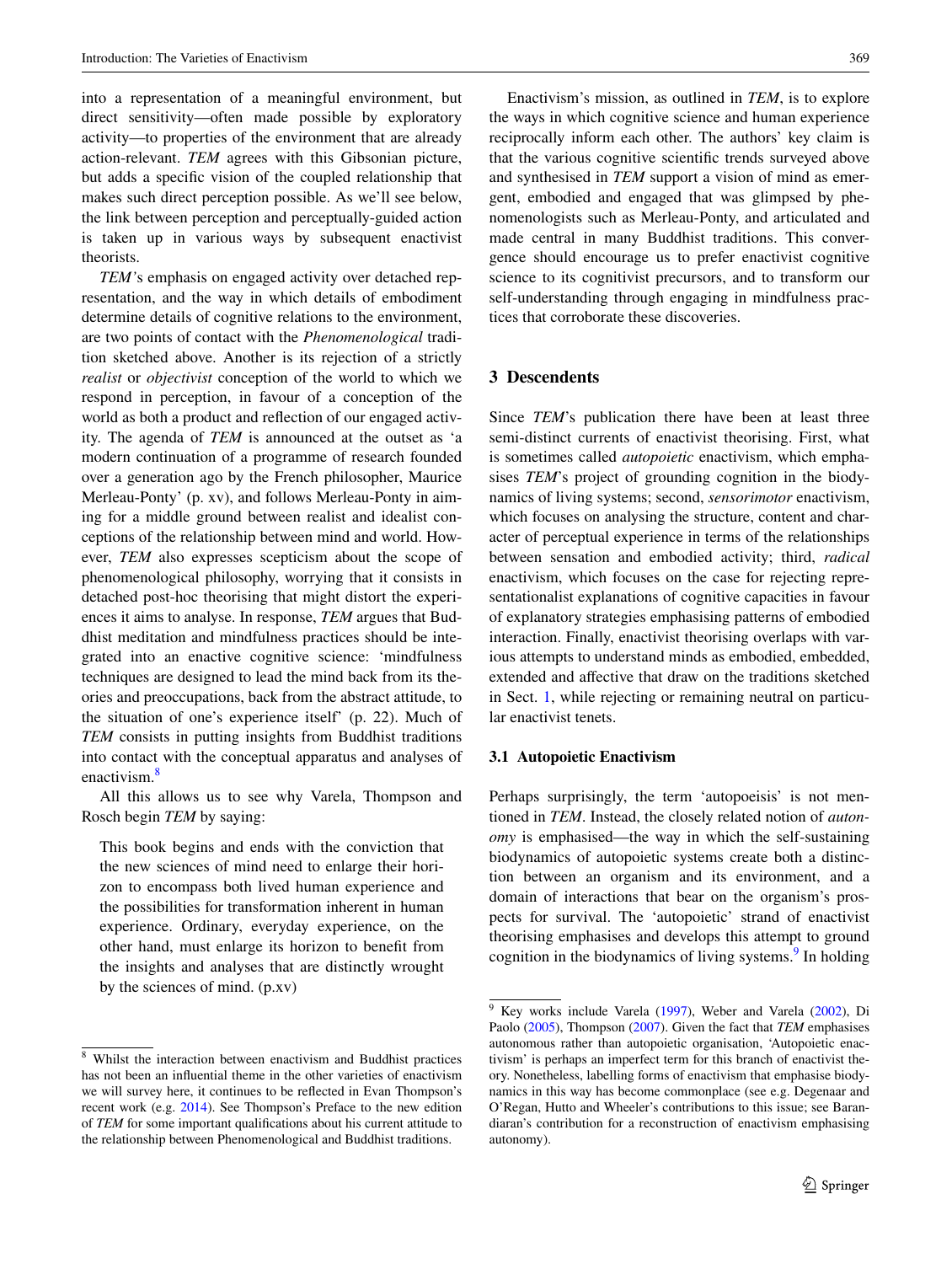that cognition is grounded in the dynamics of biological life itself, autopoietic enactivists incur a commitment to the *strong continuity* of life and mind—the view that the organisational structures and principles distinctive of mind are simply enriched versions of the structures and principles grounding life itself. As we saw above, autopoietic enactivists hold that simple sensorimotor interactions between organism and environment bring with them a form of *teleological directedness* to the environment (as when the bacterium's activity *aims at* the sucrose-rich portions of its environment) and *significance* or *value* in the organism's environment (as when the chemical composition of the bacterium's environment becomes *good for* the bacterium in virtue of the dynamics of its embodiment). This process of enacting cognitive structures is sometimes called *sensemaking* by autopoietic enactivists.<sup>[10](#page-5-0)</sup>

One source of difference within autopoietic enactivist views is the particular conception of the biodynamics required for cognitive organisation. Whereas *TEM* empha-sises the dynamics of autonomy, Di Paolo [\(2005](#page-10-15)) influentially proposed that genuine cognition requires a capacity on the part of the organism to actively modify its relationship to the environment in ways that help it to persist as an autopoietic unity (as when, for example, the bacterium moves its flagella in a way that propels it towards the sucrose-rich area). Both this capacity, and the dynamics through which it is realised, are called *adaptivity* by Di Paolo and subsequent enactivists. Barandiaran's contribution to this issue takes up this debate, arguing that *autonomous* organisation is the mark of cognitive systems, and offering an improved conception of autonomy that makes its foundational role clear, and is complemented by ongoing work in simulated robotics.

Another distinctive feature of much contemporary autopoietic enactivism is the way in which the deep continuity of life and mind is argued for. Whereas *TEM* implies that the dynamics of autonomous organisation straightforwardly entail a teleological relationship between organism and environment that marks the beginnings of mindedness, Weber and Varela ([2002\)](#page-10-17) argue that the continuity of life and mind is first and foremost *phenomenologically* evident to us, and that this phenomenological evidence is what ultimately grounds the enactivist attempt to explain cognition in terms of biodynamics. In this they are partly inspired by the phenomenologist Hans Jonas ([1966\)](#page-10-18) and his dictum that 'life can only be known by life'. In line with *TEM*, Jonas understood the dynamics of metabolic processes as bringing about autonomous entities that stood in teleological relations to their environments. But, in considering how

a teleological relationship can be inferred from metabolic dynamics, Jonas asks:

But what kind of inference is this? And by whom? How can the unprepared observer infer what no mere analysis of the physical record will ever yield? The unprepared observer cannot… The observer of life must be prepared by life. In other words, organic existence with its own experience is required of himself for his being able to make that inference. (Jonas [1966](#page-10-18), p. 82)

This 'Jonasian inference' from our own lived experience to the deep continuity of life and mind plays an important role in much contemporary autopoietic enactivism.<sup>[11](#page-5-1)</sup> Barrett's contribution to this special issue critically examines the way in which normative concepts like *concern* and *flourishing* have been introduced into autopoietic enactivism, arguing that the various kinds of organisational dynamics in which enactivists attempt to ground the normative properties of cognition entail only *proscriptive* normativity—they can constitute a system that backs away from danger or instability, but not one that seeks self-preservation, or positively values its surroundings. Barrett's argument poses serious problems for many contemporary autopoietic enactivists, who view (*prescriptive*) *concern* and *care* for one's well-being as a fundamental property of cognition.

Autopoietic enactivism, then, takes up the general project outlined in *TEM* and pursues it with a particular emphasis on the way in which cognitive structures emerge from interactive dynamics. Its most canonical instances supplement the Merleau-Pontian phenomenological inspiration of *TEM* with ideas from Hans Jonas's phenomenology of life, and its associated deep continuity of life and mind.

#### **3.2 Sensorimotor Enactivism**

Sensorimotor enactivism is usually presented as a way of explaining the intentional and phenomenal characteristics of perceptual experience rather than a general account of the mind.[12](#page-5-2) It shares with *TEM* a conception of perception as an active exploration of the environment rather than the construction of an inner model that recovers information lost in sensory transduction, and thus shares Merleau-Pontian, Gibsonian and Brooksian roots with *TEM* and

<span id="page-5-0"></span><sup>&</sup>lt;sup>10</sup> See in particular Weber and Varela [\(2002](#page-10-17)), Thompson and Stapleton ([2009\)](#page-10-19) and Di Paolo and Thompson ([2014\)](#page-9-7).

<span id="page-5-1"></span><sup>&</sup>lt;sup>11</sup> See Villalobos and Ward  $(2016)$  $(2016)$ , Ward and Villalobos  $(2016)$  $(2016)$  for critical discussion of the role of the 'Jonasian inference' in enactivist theorising.

<span id="page-5-2"></span> $12$  Key works in this camp include Hurley ([1998\)](#page-10-22), O'Regan and Noë ([2001\)](#page-10-23), Noë [\(2004](#page-10-24), [2012](#page-10-25)), O'Regan ([2011\)](#page-10-26).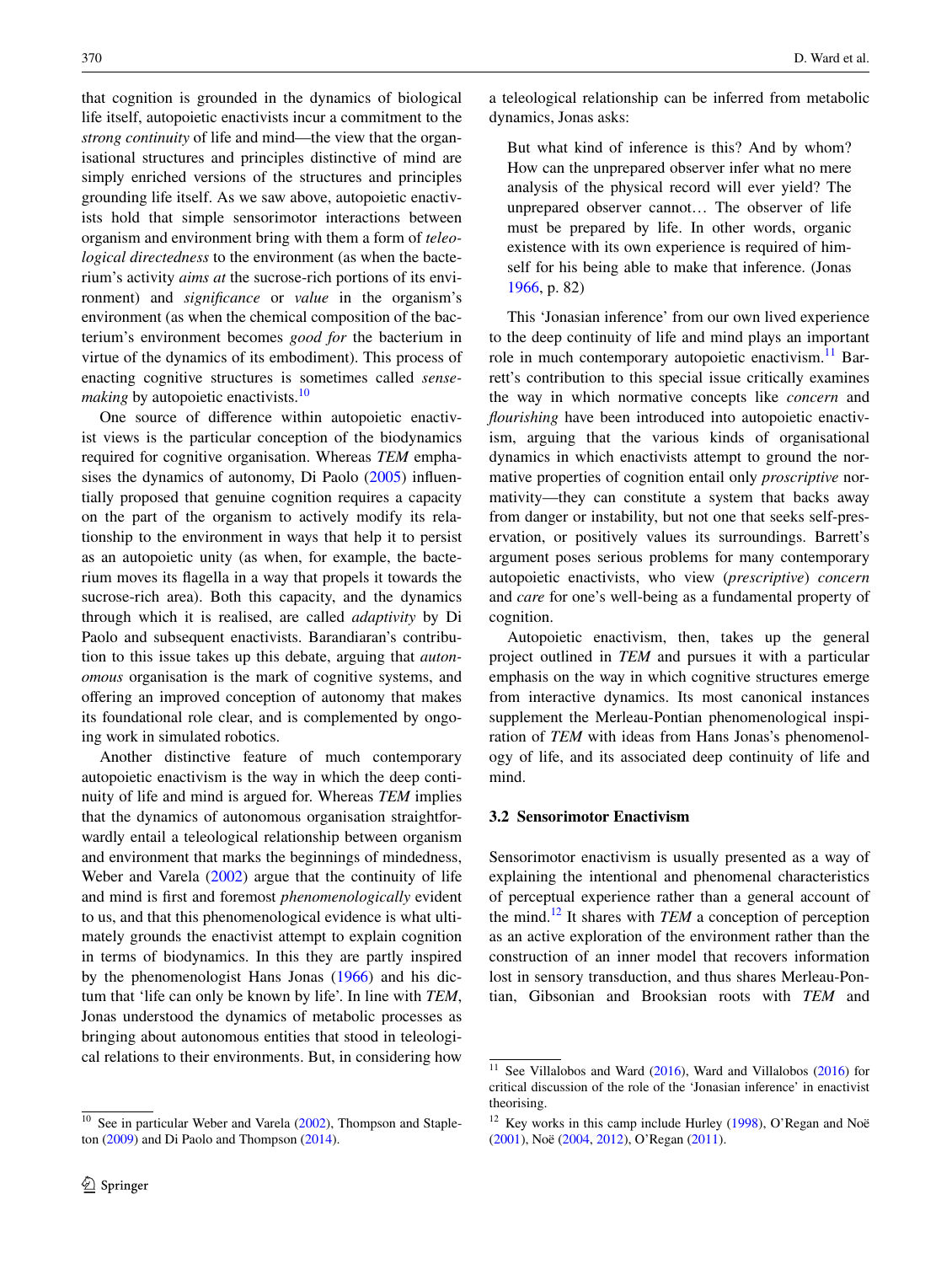autopoietic enactivism. However, sensorimotor enactivism largely ignores or downplays the other theoretical principles associated with enactivism, such as the co-production of organism and environment, emphases on biodynamics and a commitment to life/mind continuity.

Sensorimotor enactivists propose to account for the content and character of perception by appealing to *sensorimotor contingencies*: patterns of dependence obtaining between perception and exploratory activity. One way of motivating sensorimotor enactivism is by reflecting on the limits of our visual sensitivity, such as the low fidelity of parafoveal vision, the blind spot in our visual field, and the fact that we can only see some of the parts of an object at a time. In addition, experiments on change and inattentional blindness (discussed in O'Regan and Noe [2001\)](#page-10-23) appear to show that the brain does not explicitly model rich and uniform detail. Yet our visual experience is of a rich and continuous world of complete objects. How is this possible? Sensorimotor enactivists answer this question by appealing to two related facts that were also emphasised by Merleau-Ponty and Gibson. First, that perception is a process that unfolds over time, and second, that a mobile perceiver has some control over the way in which sensory stimulation unfolds. How can I see the whole tomato when I am only presented with its facing side? Because, answers the sensorimotor enactivist, I implicitly understand the regular and predictable ways in which exploratory movements would bring other aspects of the tomato into view. How can I experience the environment as rich and detailed given the limits of my sensory sensitivity? Because I understand the ways in which further details of the environment can be revealed through exploratory activity.

O'Regan ([1992\)](#page-10-27) thus suggests that the world itself serves as an 'outside' memory; an external information store which can be accessed as needed through exploratory movements such as saccades. Developing this idea, Noë ([2004\)](#page-10-24) claims that vision is analogous to reading an online version of a newspaper. Rather than downloading the entire issue at once, your computer accesses each article only when called upon, saving bandwidth and ensuring you always see the most recent version of the article. Importantly, for practical purposes this is just like having the entire edition in front of you, since you have access to it 'virtually'. Perception, he suggests, involves an analogously virtual access to environmental detail, though in a disanalogy with the newspaper case, Noë claims that perception is virtual 'all the way in', meaning perceptual experience does not break down into a locally represented and a merely virtual component, but depends in its entirety on the possession and exercise of the sensorimotor skills needed to access detail in the environment. In this way, sensorimotor enactivists endorse Brooks' anti-representationalist design strategy of using the world as its own best model, emphasising skilful capacities for accessing information over the construction and manipulation of detailed internal models.

One source of disagreement within sensorimotor enactivism concerns exactly how the sensorimotor contingencies (SMCs) used to explain perception should be understood. O'Regan and Noë ([2001\)](#page-10-23) present SMCs as dependencies between subpersonal effector and sensor states. The phenomenal differences between sense modalities can be accounted for, they claim, by patterns determined by the differing physical characteristics of the sense organs, while phenomenal differences within sense modalities, e.g. between different colour qualities, can be accounted for by sensorimotor patterns determined in addition by the objects interacted with. Noë ([2004\)](#page-10-24) shifts his emphasis to the personal level, suggesting that perceptual phenomenology is determined by relations between possible movement and the ways objects are presented from a particular perspective. For example, the circular shape of a plate is perceived in virtue of an implicit understanding of the way in which its elliptical appearance changes as a perceiver moves around it. Other forms of sensorimotor enactivism (e.g. Hurley [1998;](#page-10-22) Hurley and Noë [2003\)](#page-10-28) emphasise both kinds of SMCs for different explanatory purposes.<sup>13</sup>

Because we often perceptually experience features with which we are not presently interacting or in sensory contact, sensorimotor enactivism usually claims that perception requires not only that patterns of sensorimotor dependence obtain, but also that perceivers have 'knowledge' (or 'mastery', or 'understanding') of them. Importantly, such 'sensorimotor understanding' is construed as implicit and practical, rather than explicit and propositional (see Hurley [1998](#page-10-22) (ch. 4), Noë [2004](#page-10-24) (ch. 6), Roberts [2010\)](#page-10-29). Beyond this broad-brush characterization of the nature of sensorimotor understanding, however, there is little consensus about how this notion should be understood—and, as we will see below, some enactivists argue that this feature of the view should be dispensed with altogether. The uncertain role of knowledge in sensorimotor enactivism is reflected by the quite different ways it has been developed scientifically. While some have begun to flesh out the implementational details of sensorimotor perception by appealing to entirely non-representational dynamical systems (e.g. Buhrmann et al. [2013](#page-9-8); Flament-Fultot [2016](#page-10-30)), others have developed the approach in a more cognitivist framework, for example Seth [\(2014](#page-10-31)), who has combined it with a predictive processing account, or Maye and Engel (e.g. 2016) who have

<span id="page-6-0"></span> $13$  See Ward ([2016\)](#page-10-32) for a reconstruction of the relationship between subpersonal and personal-level SMCs in Susan Hurley's sensorimotor enactivism.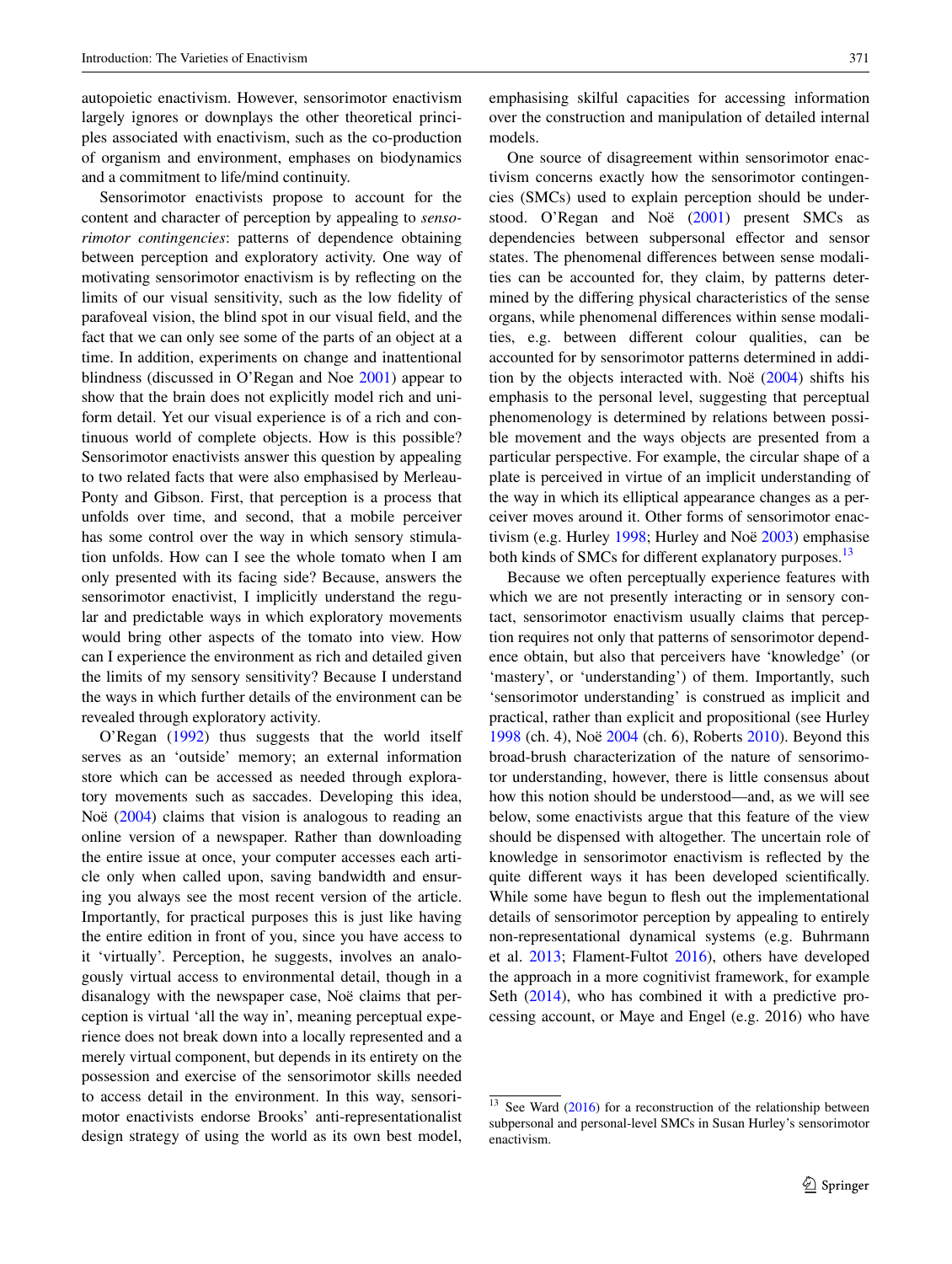used a representational implementation of sensorimotor knowledge in robot control architectures.

There is also disagreement about the scope of sensorimotor enactivism. Noë ([2004,](#page-10-24) [2016](#page-10-33)) is clear that the while his version of the approach is intended to shed light on the character of perceptual experience, it is not intended as an account of consciousness more generally, in part because there are pre-requisites for consciousness that fall outside the scope of sensorimotor enactivism and are to be addressed by enactivism's autopoietic variants. O'Regan [\(2011](#page-10-26)), by contrast, presents sensorimotor enactivism as a way of understanding consciousness more generally. Remaining in many respects indifferent to how perception is implemented, O'Regan suggests that the approach is not intended to explain the mechanics of perception, but the phenomenal qualities that feature in it. He moreover emphasises that the approach is also meant to explain the phenomenal difference between perception and others kinds of conscious and unconscious process. Perception is distinguished by bodiliness, the fact that sense inputs change when you move, insubordinateness, the fact that these changes are partly shaped by the environment, grabbiness, the fact one's attention is automatically drawn to sudden changes in sense input, and richness, the fact that the environment contains rich detail. Other sensations, such as pain, can in part be accounted for, he suggests, by the fact they lack some of these features or share them but to different degrees. Aiming to account for the very existence of consciousness, O'Regan's sensorimotor enactivism claims that perceptual consciouness requires the addition of cognitive access to what one perceives and a sense of 'self'. Explicitly rejecting apparatuses like autonomy and normativity, O'Regan's version of the approach claims that perception and consciousness so-construed could be instantiated by a machine without biological life, a topic addressed by Degenaar and O'Regan in their contribution to this volume.

The various forms of sensorimotor enactivism, then, share *TEM's* commitment to understanding perception in terms of capacities for perceptually-guided activity. But whereas autopoietic enactivists aim to explain a wide variety of cognitive capacities in terms of the autopoietic and adaptive dynamics sketched above, sensorimotor enactivists usually restrict their focus to perceptual experience, which is to be explained by appeal to sensorimotor dynamics relating perception to action. And while autopoietic enactivists are often committed to a Jonas-inspired deep continuity between life and mind, and a conception of perceptible qualities as enacted, rather than existing independently of the perceiver's activity, sensorimotor enactivists typically remain neutral on these phenomenological and metaphysical claims.

### **3.3 Radical Enactivism**

The final brand of enactivism that has emerged since *TEM*'s appearance is Hutto and Myin's radical enactivism, or 'Radically Enactive Cognition' (*REC*).[14](#page-7-0) As Hutto (this issue) emphasises, however, REC should be seen as an attempt to improve and unify anti-representationalist approaches to cognition rather than as competing with autopoietic or sensorimotor enactivism. As presented in Hutto and Myin [\(2013](#page-10-34)), *REC* takes up the general enactivist project of rejecting cognitivism in favour of analysing minds in terms of dynamic patterns of adaptive environmental interactions. Like sensorimotor enactivism, *REC* does not commit itself to the phenomenological and metaphysical claims of autopoietic enactivism, such as strong life/mind continuity and the claim that perceptible qualities are enacted rather than perceiver-independent.

As Hutto (this issue) puts it, *REC* aims to 'cleanse, purify, strengthen and unify a whole set of anti-representational offerings'. These offerings include the varieties of enactivism sketched above, as well as work in dynamical systems theory, embodied robotics and Gibsonian psychology. According to *REC*, autopoietic and sensorimotor enactivism incur implicit commitments to the cognitivist doctrines they aim to supplant. Above, we noted that sensorimotor enactivists typically require that the sensorimotor contingencies linking perception to action must be implicitly *known* or *understood* in order to issue in genuine perception. Anti-representationalist critics of sensorimotor enactivism (e.g. Hutto and Myin [2013](#page-10-34); Chemero [2016\)](#page-9-9) take issue with this requirement for two related reasons. First, that such a mediating role for sensorimotor understanding invites cognitivist analysis in terms of internal rules and representations of sensorimotor contingencies; second, that this overintellectualises perception, understanding it in terms of cognitively sophisticated capacities that are left unanalysed by sensorimotor enactivists. *REC* points to embodied robotics and dynamical systems modelling as worked examples of how intelligent behaviour can emerge in the absence of internal representations and mediating knowledge or understanding of the functioning of the system.

*REC* also objects to (or at least heavily qualifies) autopoietic enactivism's attempts to ground intentional relations to the environment in biodynamics—for example the claim, sketched above, that adaptive regulation of autopoietic dynamics constitutes a form of sense-making that enacts meaning and significance in the organism/environment relationship. The reason for this is tied to the

<span id="page-7-0"></span><sup>&</sup>lt;sup>14</sup> Hutto and Myin ([2013\)](#page-10-34); Myin and Hutto [\(2015](#page-10-35)), Hutto and Myin, forthcoming.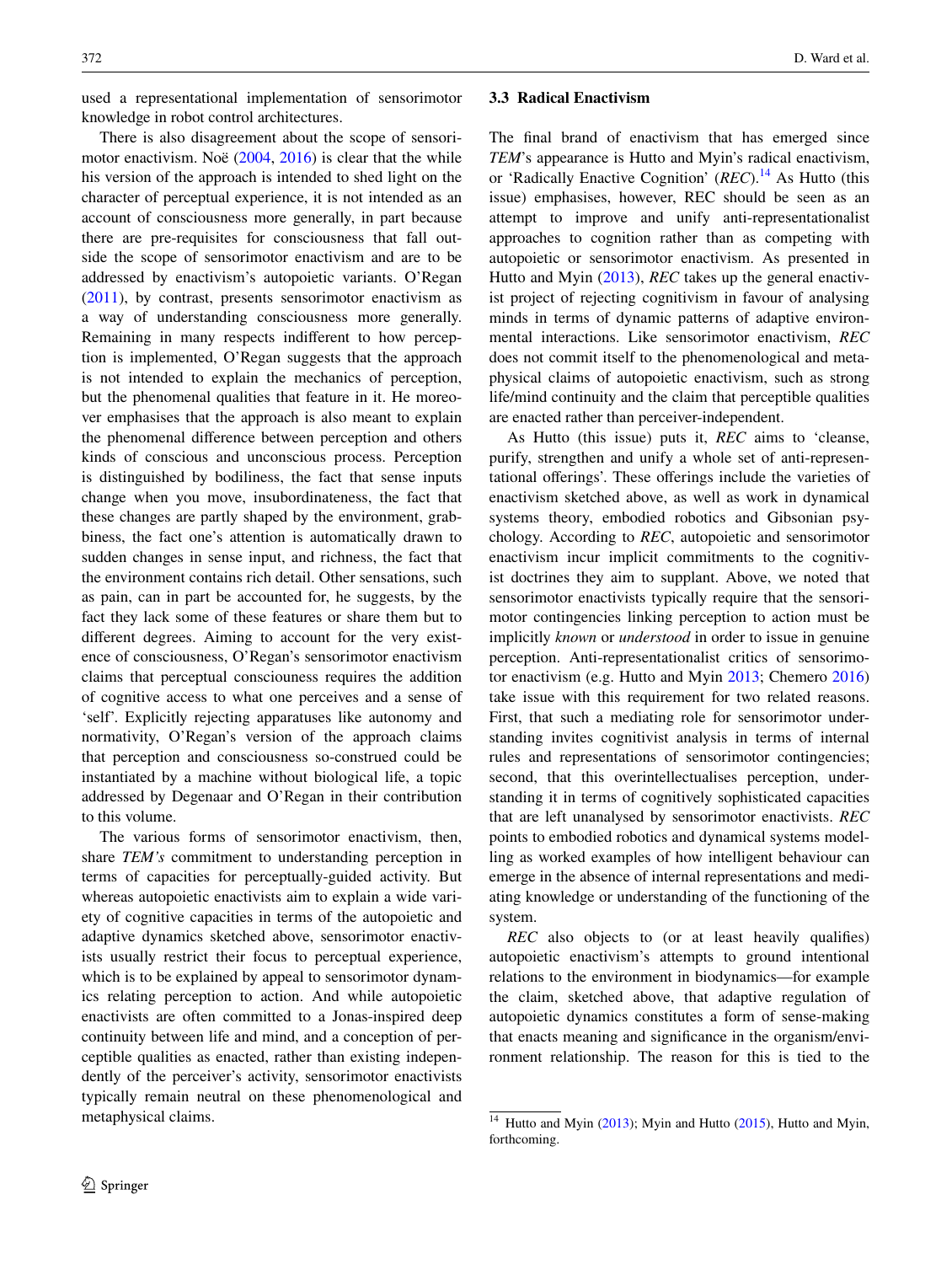particular way in which *REC's* anti-representationalism is motivated. Hutto and Myin ([2013;](#page-10-34) see also Hutto [2011](#page-10-36); Hutto and Satne [2015](#page-10-37)) emphasise the lack of progress in providing an acceptable naturalised theory of intentional content, claiming that our best current theories of how some state or process in an organism can represent an environmental property or feature all appear to face insuperable difficulties. For example, 'teleosemantic' theories appeal to the evolutionary history of organisms and their constituent parts in order to specify the content of representational states. If a perceptual mechanism has been selected for in virtue of its capacity to detect nearby tigers and initiate a fleeing response, then its (action-oriented) content is something like: 'Tiger; flee!' A well-known problem for such views (e.g. Fodor [1990\)](#page-10-38) is that an organism's evolutionary history can't always be used to disambiguate between different descriptions of what its constituent mechanisms have been selected for; for example, between 'tiger' and 'striped predator'. Whilst this kind of indeterminacy is irrelevant for natural selection, it appears damaging to the prospects of providing a theory of representational content[.15](#page-8-0)*REC* emphasises such worries about teleosemantics and other attempts to naturalise representation in its case against cognitivism, and thus construes the job of enactivist cognitive science as characterising active engagements of organism and environment that support a basic but contentless form of mindedness. *REC* can thus agree with the autopoietic enactivist's contention that biodynamics underpin cognition, while disagreeing about the way in which those dynamics ground attributions of content (for example characterising a bacterium as aiming towards, or valuing, sucrose).

In this way, *REC* agrees with standard critiques of teleosemantics that representational content is underdetermined by biological function. Nonetheless, Hutto and Myin argue that the evolutionary history of an organism's capacities for adaptive interaction *can* ground a teleological relation between organism and environment—though one without determinate, propositionally specifiable content. Whilst such determinate content is an important part of the cognitive lives of mature humans—for example in exercising capacities for judging, reasoning, and perceiving—this determinacy is only possible in virtue of socially scaffolded practices for interpersonal understanding (Hutto 2008) and language use that bring with them an added layer of normative constraint that is a criterion for genuine content (Hutto and Satne [2015](#page-10-37)). The autopoietic enactivist's mistake, according to *REC*, is to describe basic interactive capacities in terms that presuppose both a rich selective history and a complex sociocultural context.

*REC* thus draws on the same intellectual lineage as the above varieties of enactivism, rejecting cognitivism in favour of an emphasis on interactive dynamics. It goes beyond autopoietic and sensorimotor enactivism in its scepticism about the propriety of representational or contentful talk in characterising these dynamics, and this scepticism motivates a distinction between 'basic' cognitive capacities grounded in adaptive sensorimotor interaction and the richer socioculturally scaffolded capacities characteristic of mature human cognition. *REC* thus aims to analyse cognition in terms of an interplay between the biological and sensorimotor dynamics emphasised by the above forms of enactivism (suitably purged of representationalist undertones) and social dynamics that bootstrap basic minds into the realm of contentful thought and experience.

#### **3.4 Enactivism's Extended Family**

Finally, much influential work in the philosophy of mind and cognitive science over the past 25 years has focused on developing the currents that fed into *TEM* in ways that overlap with the forms of enactivism summarised above, but without identifying itself as 'enactivist'. Views of the mind as *embodied, embedded, extended, affective*, or some combination of these, are members of the enactivist family at least in virtue of sharing important common ancestry. Attempting a taxonomy of the lines of research carried on under each of these banners is far beyond the scope of our task here (see e.g. Rowlands [2010;](#page-10-41) Shapiro [2010](#page-10-42) for partial attempts). We can note, at least, that enactivist theories are committed to a specific conception of cognition as *embodied* insofar as they all ground cognition in capacities for dynamic interaction between organism and environment something that is only possible for an embodied entity. In emphasising organism/environment *interactions* enactivists likewise commit themselves to a view of cognition as essentially *embedded—*to be explained not only by properties of the organism itself, but also by properties of its environment and its interactions with it. As we have seen above, different varieties of enactivism develop these themes in different ways, depending on the range of interactive dynamics to which they appeal. Autopoietic enactivists, for example, stress the way in which the fine details of an organism's embodiment determine the particular cognitive structures and relations it enacts, while sensorimotor enactivists are interested in details of embodiment only insofar as such details shape dynamic relations between sensation and movement. *REC*, as just noted, suggests a particular view of the socioculturally scaffolded environment in which human cognition is essentially embedded, in a way that goes beyond its autopoietic and sensorimotor siblings.

<span id="page-8-0"></span><sup>&</sup>lt;sup>15</sup> These issues are, of course, controversial. See e.g. Godfrey-Smith ( [2006\)](#page-10-39) and Neander ([2012\)](#page-10-40) for useful surveys.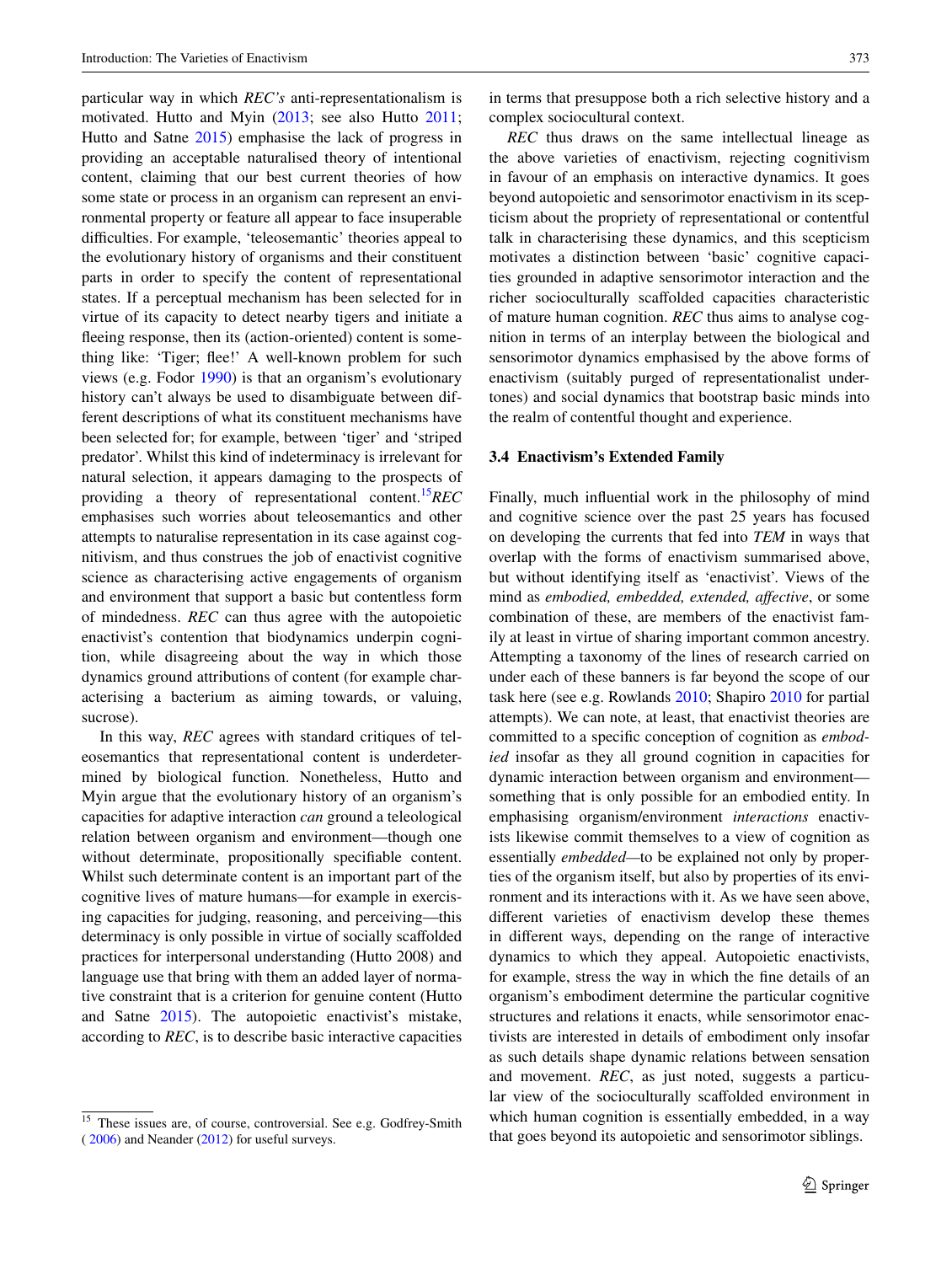Beyond these commonalities, however, the relationship between enactivism and other *E-*centric approaches to cognition is disputed. In particular, the view that cognition should sometimes be understood as *extended—*that is, as having a material substrate that includes portions of the environment as well as of the organism—enjoys an uneasy relationship with enactivism. Ironically, the hypothesis of extended cognition draws on the very same sources surveyed in Sect. [1](#page-0-1), marshalling evidence that cognition can depend on patterns of dynamic interaction between brain, body and environment in service of the claim that cognition can constitutively depend on these interactions as a whole, rather than just on their internal effects (Clark and Chalmers [1998](#page-9-10); Clark [2008](#page-9-11)). However, Wheeler ([2008\)](#page-10-43) argues that autopoietic enactivism's appeal to biodynamics that create and maintain a stable boundary between organism environment locks the processes constitutive of cognition within that boundary. In his contribution to this special issue Wheeler focuses on the relationship between extended cognition and radical enactivism. Hutto et al. [\(2014](#page-10-44)) argue that radical enactivism entails a form of extended cognition, since replacing a conception of cognition as essentially content-involving with the radical enactivist's emphasis on patterns of scaffolded interaction removes the temptation to construe cognition as a primarily internal process that can, in appropriate cases, extend. Instead, a relational, environment-implicating conception of the material basis of cognition becomes the default starting point. Wheeler, however, argues that this relational conception of cognition is in fact neutral as to the location of the material processes that explain cognitive capacities these processes might be internally realised, but nonetheless crucially embedded within the environment-implicating dynamics to which enactivists appeal.

An alternative view of the relationship between enactivism and extended cognition is provided in Colombetti's contribution to this issue. Following Di Paolo [\(2009](#page-9-12)), Colombetti argues that the enactive framework permits the dynamic processes constitutive of life (and hence, for autopoietic enactivism, constitutive of cognition) to extend beyond the biological boundaries of an organism—as when, for example, aquatic insects breathe underwater by creating and exploiting trapped air bubbles. As we saw above, autopoietic enactivists hold that the biodynamics of life entail a primitive form of affectivity, in the form of a *concern* for persistence. Colombetti thus argues that an extended conception of life, cognition and affectivity are entailed together by autopoietic enactivism.

#### **4 Conclusion**

As we've seen in this introduction, enactivism draws on many influential strands from philosophy and cognitive science. Whilst the various positions surveyed above, and explored in this special issue, each weave these strands together in slightly different ways, all are united by a common commitment to understanding cognition as rooted in our engaged, bodily lives. Taken together, we hope that the papers in this special issue provide a clearer picture both of what unites, and what divides the varieties of enactivism. and of the challenges that lie ahead as enactivism enters its mid-twenties.<sup>[16](#page-9-13)</sup>

**Acknowledgements** Mario Villalobos' contribution to this paper was supported by Performance Agreement UTA MINEDUC.

#### **References**

- Barandiaran X (in press) Autonomy and enactivism: towards a theory of sensorimotor autonomous agency. Topoi, this issue
- Barrett N (in press) The normative turn in enactive theory: an examination of its roots and implications. Topoi, this issue
- <span id="page-9-4"></span>Brooks RA (1991) Intelligence without representation. Artif Intell 47(1):139–159
- <span id="page-9-8"></span>Buhrmann T, Di Paolo EA, Barandiaran X (2013) A dynamical systems account of sensorimotor contingencies. Front Psychol 4:285
- <span id="page-9-3"></span>Chemero A (2011) Radical embodied cognitive science. MIT Press, Cambridge
- <span id="page-9-9"></span>Chemero A (2016) Sensorimotor empathy. J Conscious Stud 23(5–6):138–152
- <span id="page-9-0"></span>Clark A (1989) Microcognition: philosophy, cognitive science, and parallel distributed processing. MIT Press, Cambridge
- <span id="page-9-1"></span>Clark A (1993) Associative engines: connectionism, concepts, and representational change. MIT Press, Cambridge
- <span id="page-9-2"></span>Clark A (1997) Being there: putting brain, body, and world together again. MIT Press, Cambridge, MA
- <span id="page-9-11"></span>Clark A (2008) Supersizing the mind: embodiment, action, and cognitive extension. Oxford University Press
- <span id="page-9-10"></span>Clark A, Chalmers DJ (1998) The extended mind. Analysis 58(1):7–19
- Colombetti G (in press) Enactive affectivity, extended. Topoi, this issue
- Degenaar J, O'Regan JK (in press) Sensorimotor theory and enactivism. Topoi, this issue
- <span id="page-9-6"></span>Di Paolo E (2005) Autopoiesis, adaptivity, teleology, agency. Phenomenol Cogn Sci 4(4):429–452
- <span id="page-9-12"></span>Di Paolo EA (2009) Extended life. Topoi 28:9–21
- <span id="page-9-7"></span>Di Paolo EA, Thompson E (2014) The enactive approach. In: Shapiro L (ed) The routledge handbook of embodied cognition. Routledge Press, New York, pp 68–78
- <span id="page-9-5"></span>Dreyfus HL (1972) What computers can't do. Harper and Row, New York

<span id="page-9-13"></span><sup>16</sup> The editors of this special issue would like to thank the EIDYN research centre at the University of Edinburgh, the Mind Association, and the AISB for generous funding that made the workshops from which these papers were drawn possible.